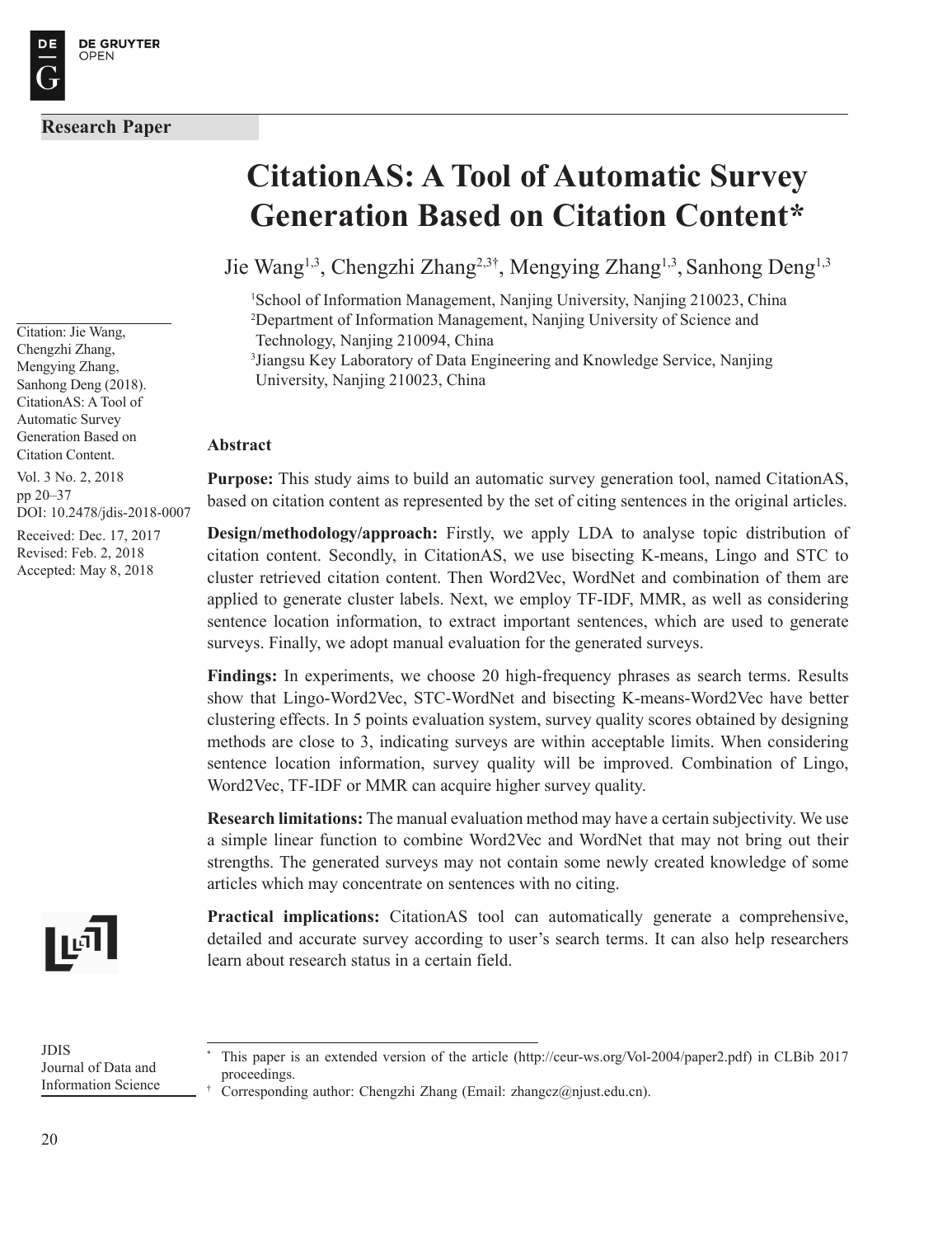**Originality/value:** CitaitonAS tool is of practicability. It merges cluster labels from semantic level to improve clustering results. The tool also considers sentence location information when calculating sentence score by TF-IDF and MMR.

**Keywords** Automatic survey system; Citation content; Clustering algorithms; Label generation approaches; Sentence extraction methods

# **1 Introduction**

Currently, quantity of electronic academic literatures has reached a massive level. Challenges have shown up when people want to investigate research status quo in a field (Liu, 2013): (1) When searching in academic databases (e.g., Web of Science<sup> $\circ$ </sup>) or search engines (e.g., Google Scholar<sup> $\circ$ </sup>), users are often given the relevant and ranked results which include many redundant information in themselves or among different platforms. (2) Although manual literature reviews can help researchers learn quickly about a new field, such surveys are in a small amount and their formation cycles are long which will lead to delay. Therefore, tools and systems are urgently needed to automatically generate a comprehensive, detailed and accurate survey according to the given topic words (Nenkova & McKeown, 2011). Here, survey means literature review. At the same time, such tools and systems should also help researchers retrieve relevant information in real time.

Ideally, automatic survey tools may deal with problems mentioned above. When applying such tools, how to choose data for survey generation is another challenge. Firstly, if all literature contents are used to generate a survey, system cost will be increased and unimportant and redundant contents may be added. Secondly, if we only use abstracts for survey generation, there will be information loss compared with using full text. Hence, citation content (represented by citing sentences) can be chosen as the source dataset and the main reasons include: (1) citation content is not only consistent with original abstract, but also can provide more concepts, such as entities and experimental methods (Divoli, Nakov & Hearst, 2012), and even retain some original information from cited articles. (2) since citation content reflects author's analysis and summarization of other articles, it has objectivity and diversity (Elkiss et al., 2008).

In this paper, we use citation content to conduct automatic documents surveys, and apply clustering algorithms to build an automatic survey generation tool, named CitationAS<sup>®</sup>. The main works include: (1) we build a demonstration website which can automatically generate surveys under a given topic; (2) we optimize a search

21 Journal of Data and Information Science *http://www.jdis.org https://www.degruyter.com/view/j/jdis*

http://isiknowledge.com/

http://scholar.google.com/

<sup>&</sup>lt;sup>®</sup> http://117.89.118.178:8001/CitationAS/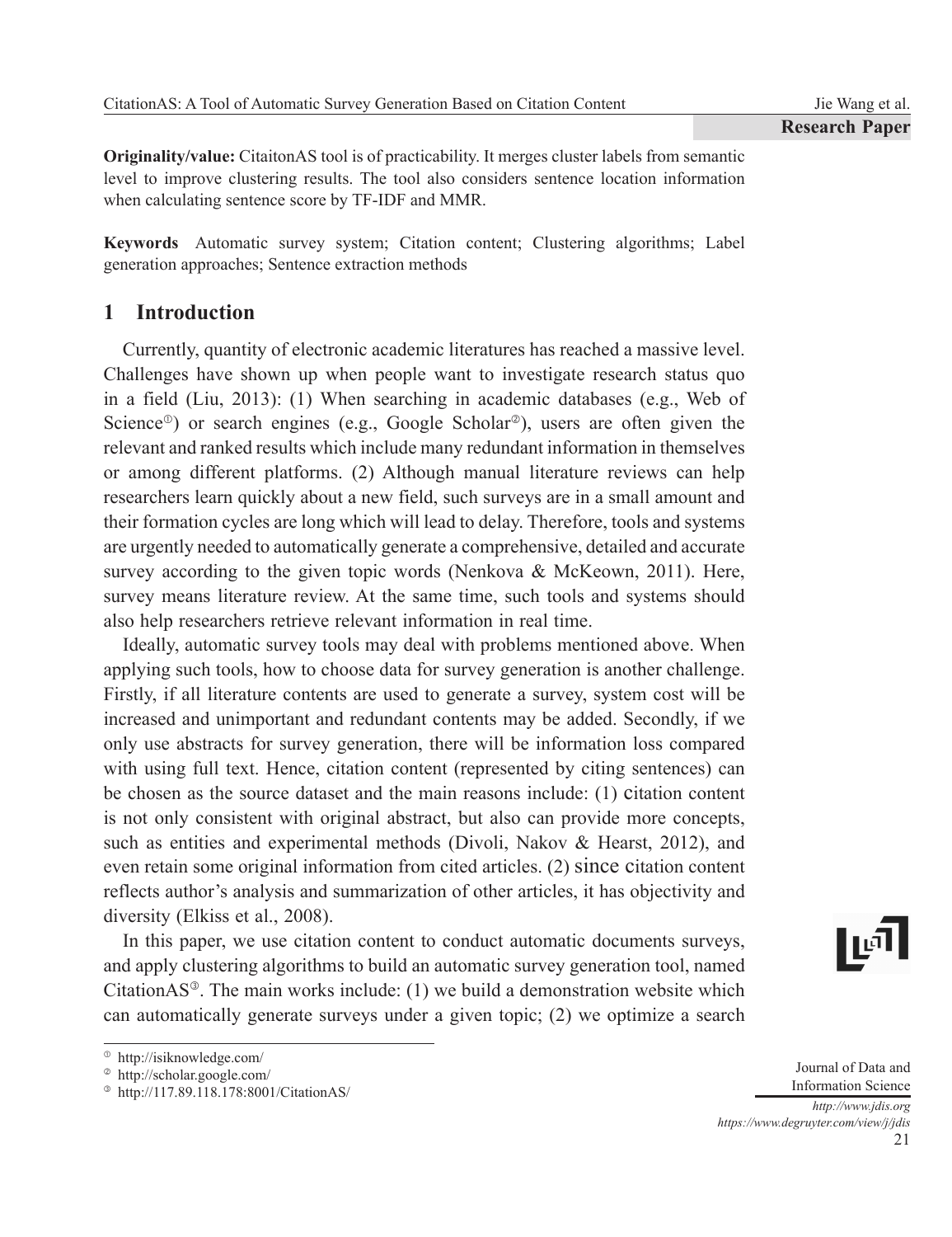results clustering engine, Carrot $2^{\circ}$  (Osiński & Weiss, 2005a), in three aspects, similar cluster labels merging, important sentences extraction and survey generation; (3) we consider the location information of citation sentences when calculating sentence importance.

# **2 Related Works**

Document summarization aims to solve the problem of information overload and help users better understand vast amount of text information. It can be divided into two categories (Marujo et al., 2015): (1) single document summarization. This technology applies a method to extract important content from one document and organizes them according to the order in original text. (2) multi-document summarization. It deals with document collection. This approach firstly needs to extract the relevant sentences from documents. Then, it sorts sentences according to redundancy and importance. Finally, the summary is generated based on the predefined length. Automatic surveys can use the technology of multi-document summarization.

Multi-document summarization technology includes the following aspects: (1) graph-based ranking method. This method usually works by performing over an affinity graph among sentences to extract important sentences for summarization. For example, Sarkar, Saraf and Ghosh (2015) used a hybrid similarity measure to improve the graph. Valizadeh and Brazdil (2015) designed a density-based graph model by adding density to LexRank and T-LexRank. (2) information extraction method. It first needs to design a summarization framework to extract information from documents. Then the summarization framework can be used to transform acquired information into semantically coherent summaries. Zhang, Li, Gao and Ouyang (2013) proposed a speech act-guided summarization approach, which could extract key terms with the recognized speech acts and generate template-based summaries. Jaidka, Khoo and Na (2013) developed a literature review framework by deconstructing human-written literature reviews and identified integrative and descriptive literature reviews. (3) sentence-feature-based method. This approach splits documents into sentences and classifies similar sentences into the same category. Then, it detects sentences from different categories to generate summary. Yang, Cai, Pan, Dai and Mu (2017) employed Nonnegative Matrix Tri-Factorization to cluster sentences using inter-type relationships and intra-type information.

Recent years, some researchers have applied citation content to generate surveys. For example, Qazvinian and Radev (2008) proposed to use citation networks to

Journal of Data and Information Science

∣ויֿיַו

http://project.carrot2.org/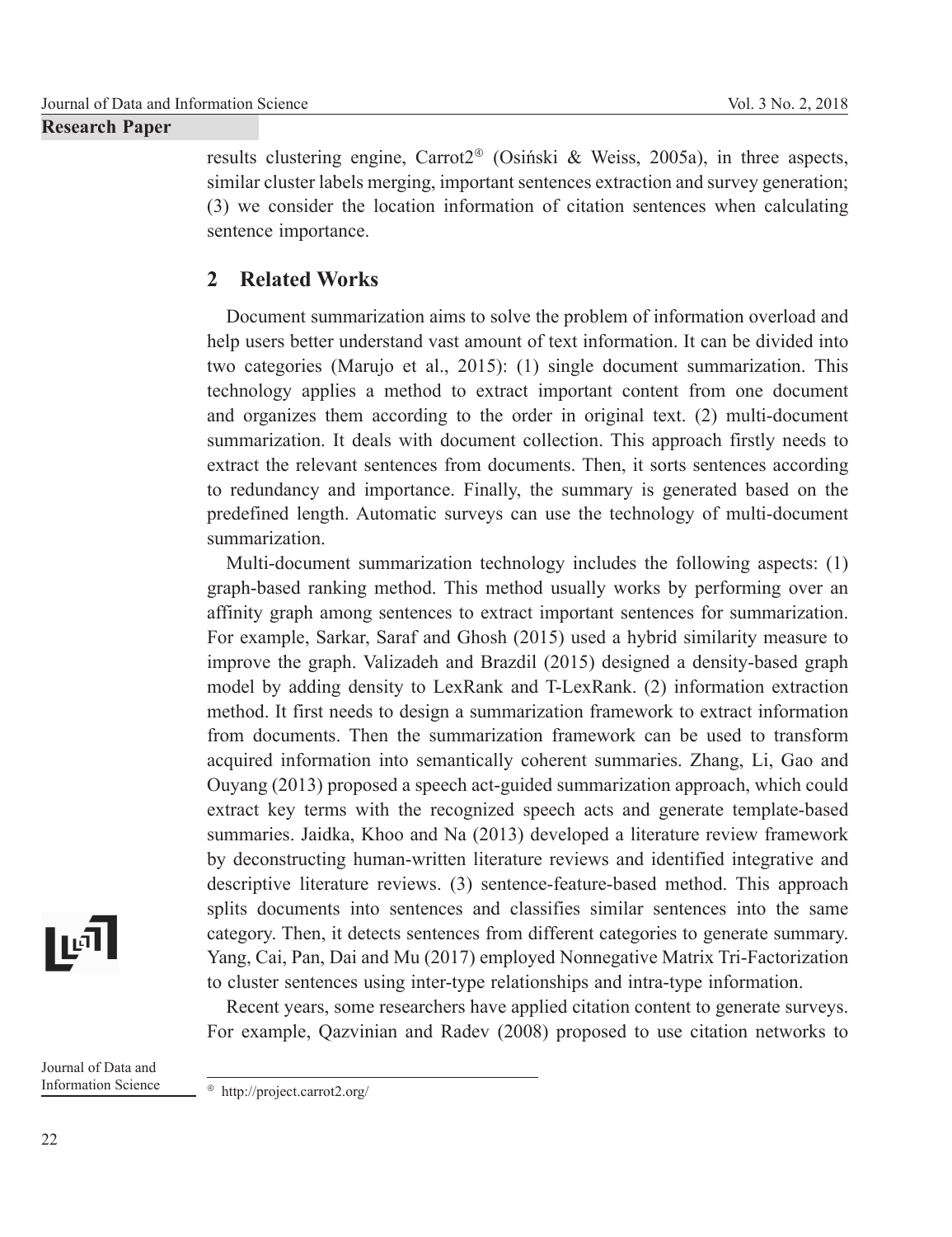generate the summary. They constructed the weighted graph by using citation sentences as vertexes and similarity between sentences as edges. Then they applied clustering algorithms and calculated the weight of sentences in each cluster to select the summary sentences. Tandon and Jain (2012) generated the structured summary by classifying citation content into one or more classes. Cohan and Goharian (2015) grouped citation content and its context at first, and then ranked sentences within each group, finally sentences were selected for summary. Yang et al. (2016) utilized key phrases, spectral clustering and the ILP optimization framework to generate surveys. On the whole, the research is still at its beginning stage for automatic survey based on citation content, and it rarely achieves a demonstrable system. Therefore, this research reported here belongs to a relatively new research direction.

# **3 Dataset and Methodology**

## **3.1 Dataset**

In this paper, we collected about 110, 000 articles in XML format from PLOS One<sup> $\circ$ </sup> between 2006 and 2015, covering subjects such as cell biology, mental health, computer science and so on. We identified citation sentences by rules whether a sentence containing reference marks (e.g., "[12]", "[1]-[3]"). And XML labels were removed. In our work, citation content refers to citation sentences. 4, 339, 217 citation sentences were extracted to be used as dataset for automatic survey generation. Table 1 displays citation sentences examples.

| No. | Citation sentence                                                                          |
|-----|--------------------------------------------------------------------------------------------|
|     | Their transcription is dependent on mouse Cebpe and human CEBPE [12].                      |
|     | These changes may derive in a higher risk for type 2 diabetes development [8], [9].        |
| 3   | It interacts with a variety of transcriptional factors and MLL proteins [9]–[12].          |
| 4   | Most pathogens of humans, animals and plants are multi-host pathogens $[1]-[3]$ , $[20]$ . |

Before the experiment of automatic survey generation, we analyse topic distribution of citation content dataset from an overall perspective. The aim is to understand the content of dataset and to provide a reference for acquiring search terms. Therefore, we apply LDA to analyse topics. LDA is a document topic generation model, which is also a three-level hierarchical Bayesian model (Blei, Ng & Jordan, 2003). In this model, firstly, it supposes that the word is generated by topic probability distribution. And each topic is a multinomial distribution on the vocabulary. Then, the document is assumed to be a mixture of potential topic



http://journals.plos.org/plosone/

Journal of Data and Information Science *http://www.jdis.org https://www.degruyter.com/view/j/jdis*

23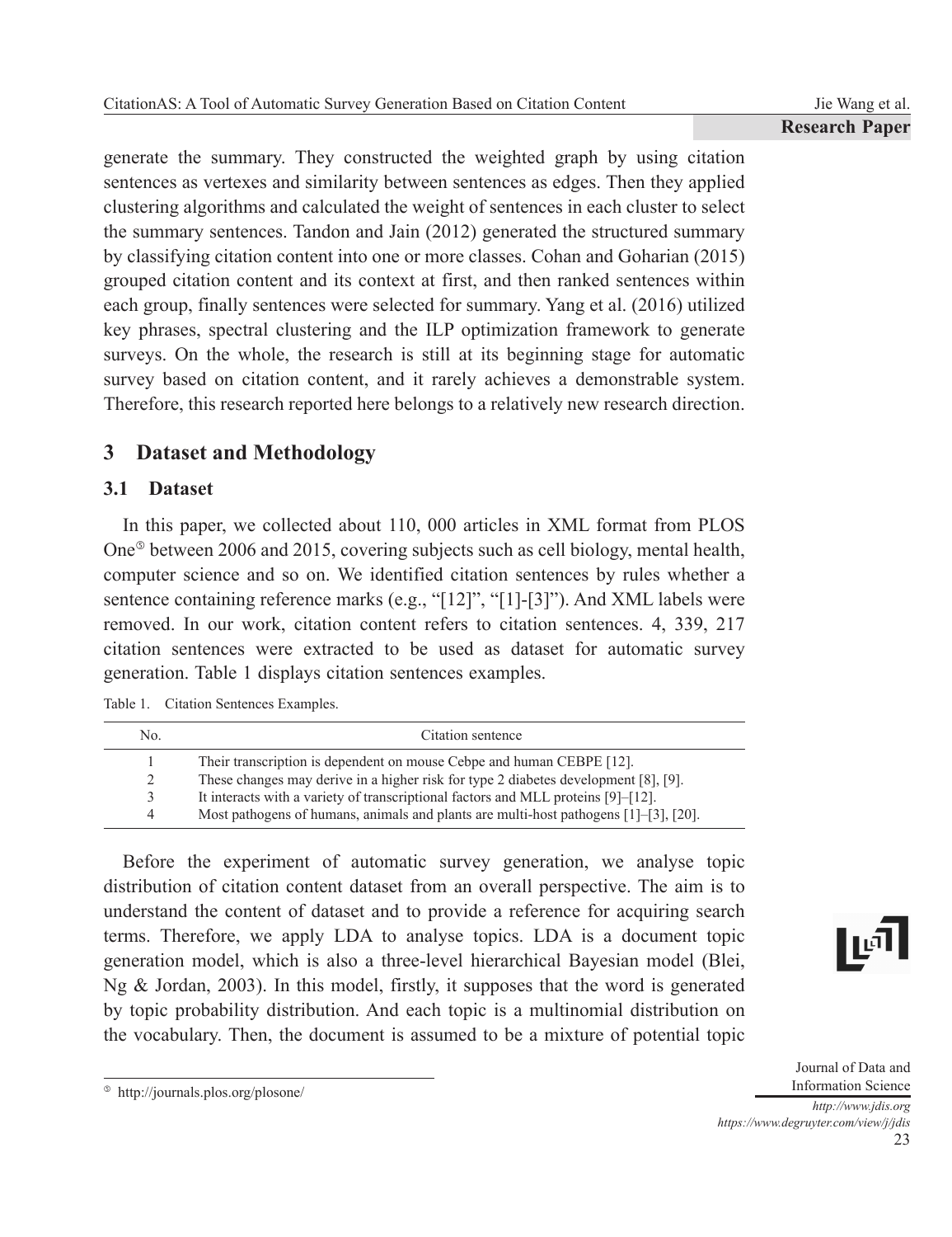probability distribution. Finally, it generates topics from Dirichlet distribution for each document, and combines probability distribution of topics and words to generate each word in the document. There are some main parameters in LDA, which are *α*, *β*, *K*, *d* and *z*. Among them, *α* is the parameter of Dirichlet prior on per-document topic distribution. *β* is the parameter of Dirichlet prior on per-topic word distribution. *K* is the number of topics, *d* refers to the documents and *z* represents the topics. In this paper, we set  $\alpha$ ,  $\beta$  and  $K$  to 0.1, 0.01 and 10. We also run LDA for 2000 iterations.

## **3.2 Framework of Citation AS**

Figure 1 shows the framework of CitationAS. Firstly, relevant citation sentences are retrieved from index files according to search terms from user interface. Then, we apply clustering algorithms to classify sentences into clusters which share the same or similar topic. After that, we merge clusters whose labels are more similar with each other. Finally, survey is generated based on important sentences extracted from each cluster. Results evaluation is carried out by volunteers.



Figure 1. Framework of CitationAS.

## **3.3 Key Modules and Technology of CitationAS**

## **3.3.1 Retrieval module**

We use Lucene<sup> $\circ$ </sup> to index and retrieve the dataset. When establishing index files, we add citation sentences and structure information including doi, cited count, positions of the sentence and its first word in the original article and paragraph. Since the final survey is based on user's search terms in CitationAS, we choose 20 high-frequency phrases from the dataset as search terms and used them for experiments. Phrases are shown in Table 2. Here, the frequency refers to the number of phrases presented in the citation content dataset. We divided them into ten high frequency 2-gram and 3-gram separately. When retrieved, our system gets relevant

Journal of Data and Information Science

∏ਾ

http://lucene.apache.org/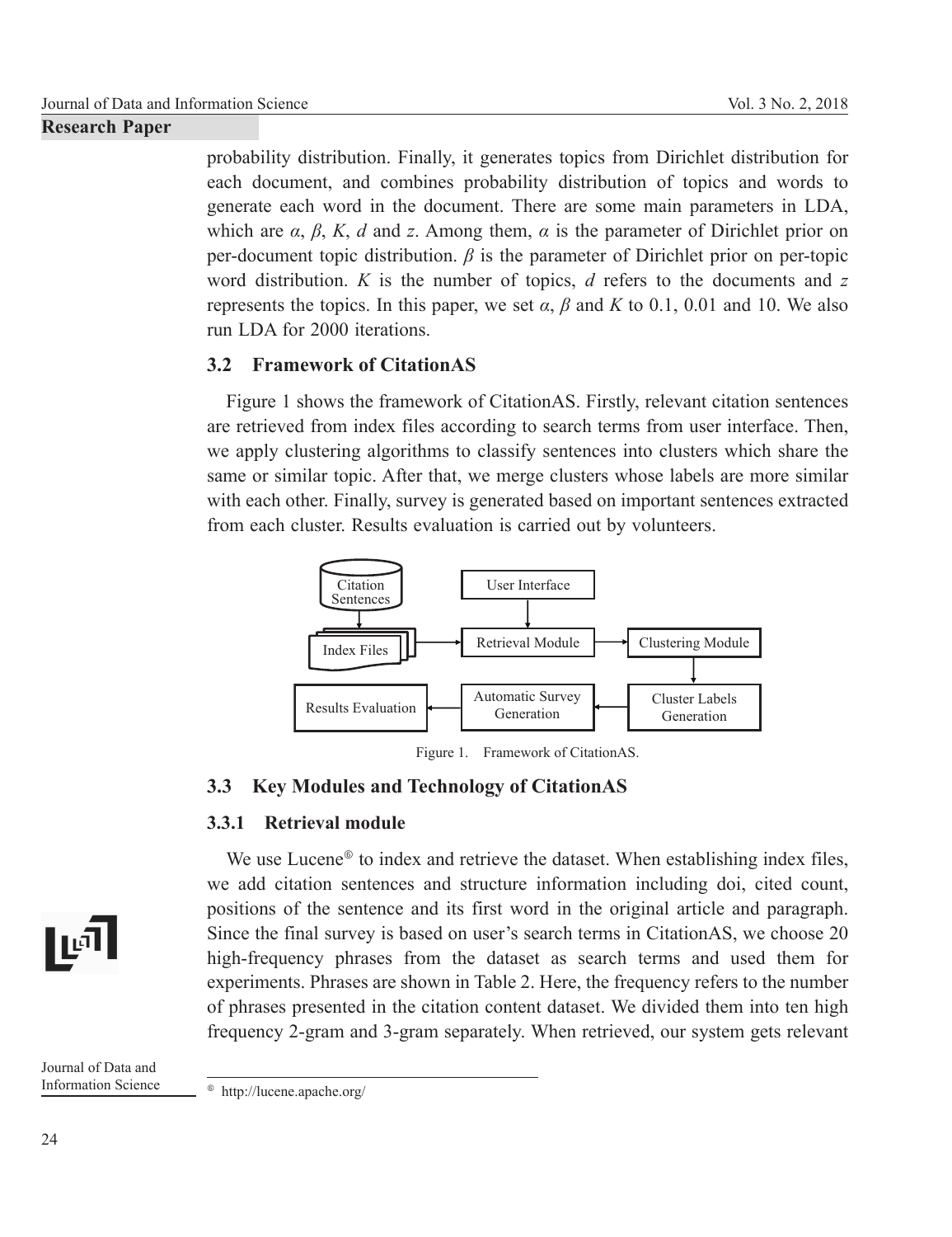citation sentences based on inverted index and search terms. Then the results are ranked based on TF-IDF scoring mechanism. The higher score results in higher ranking.

Table 2. Top 20 Phrases According to High Frequency.

| Phrase (Frequency)           | Phrase (Frequency)                    |
|------------------------------|---------------------------------------|
| cell line (37507)            | reactive oxygen species (5160)        |
| gene expression (37001)      | central nervous system (4418)         |
| amino acid (35165)           | smooth muscle cell (3439)             |
| transcription factor (25626) | protein protein interaction (3286)    |
| cancer cell (25605)          | single nucleotide polymorphism (2535) |
| stem cell $(22567)$          | tumor necrosis factor (2482)          |
| growth factor (17531)        | genome wide association (2386)        |
| signaling pathway (16597)    | case control study (2269)             |
| cell proliferation (14203)   | false discovery rate (2209)           |
| meta analysis $(12647)$      | innate immune response (2133)         |

## **3.3.2 Clustering module**

In this module, we firstly apply VSM (Yang & Pedersen, 1997) to represent citation sentences and use TF-IDF (Salton & Yu, 1973) to calculate feature weights. In VSM, each citation sentence is equivalent to a document and expressed as  $s_j = s_j$  $(t_1, w_{1j}, \ldots, t_i, w_{ij}, \ldots, t_m, w_{mj})$ , where  $t_i$  is the *i*<sup>th</sup> feature item,  $w_{ij}$  is feature weight of  $t_i$  in the *j*<sup>th</sup> sentence, meanwhile,  $1 \le i \le m$ ,  $1 \le j \le N$ , *m* and *N* are the number of feature items and citation sentences. The formula of TF-IDF is shown as (1).

$$
w_{ij} = tf_{ij} * idf_i = tf_{ij} * \log\left(\frac{N}{n_i} + 0.01\right)
$$
 (1)

Where  $tf_{ij}$  is frequency of  $t_i$  in sentence  $s_j$ , and  $n_i$  represents the number of sentences where  $t_i$  is located.

Next, bisecting K-means, Lingo and STC, built-in Carrot2, are used to cluster the retrieved citation sentences respectively. The cluster results will be used for the next step of cluster labels generation. Since VSM represents documents in a high dimension, which can cost efficiency of clustering algorithms, we adopt NMF algorithm (Lee, 2000) to reduce dimensions. This algorithm obtains non-negative matrix after decomposing term-document matrix. It can be described as that for non-negative matrix  $A_{m*n}$ , we need to find non-negative matrix  $U_{m*r}$  and  $V_{r*n}$ , which should satisfy the following formula:

$$
A_{m*n} \approx U_{m*r} \times V_{r*n} \tag{2}
$$

Where  $U_{m*r}$  is the base matrix,  $V_{r*n}$  is the coefficient matrix, and *r* is the number of new feature items. When *r* is less than *m*, we can replace  $A_{m+n}$  with  $V_{r+n}$  to achieve dimensionality reduction.

∣ங

Journal of Data and Information Science

25 *http://www.jdis.org https://www.degruyter.com/view/j/jdis*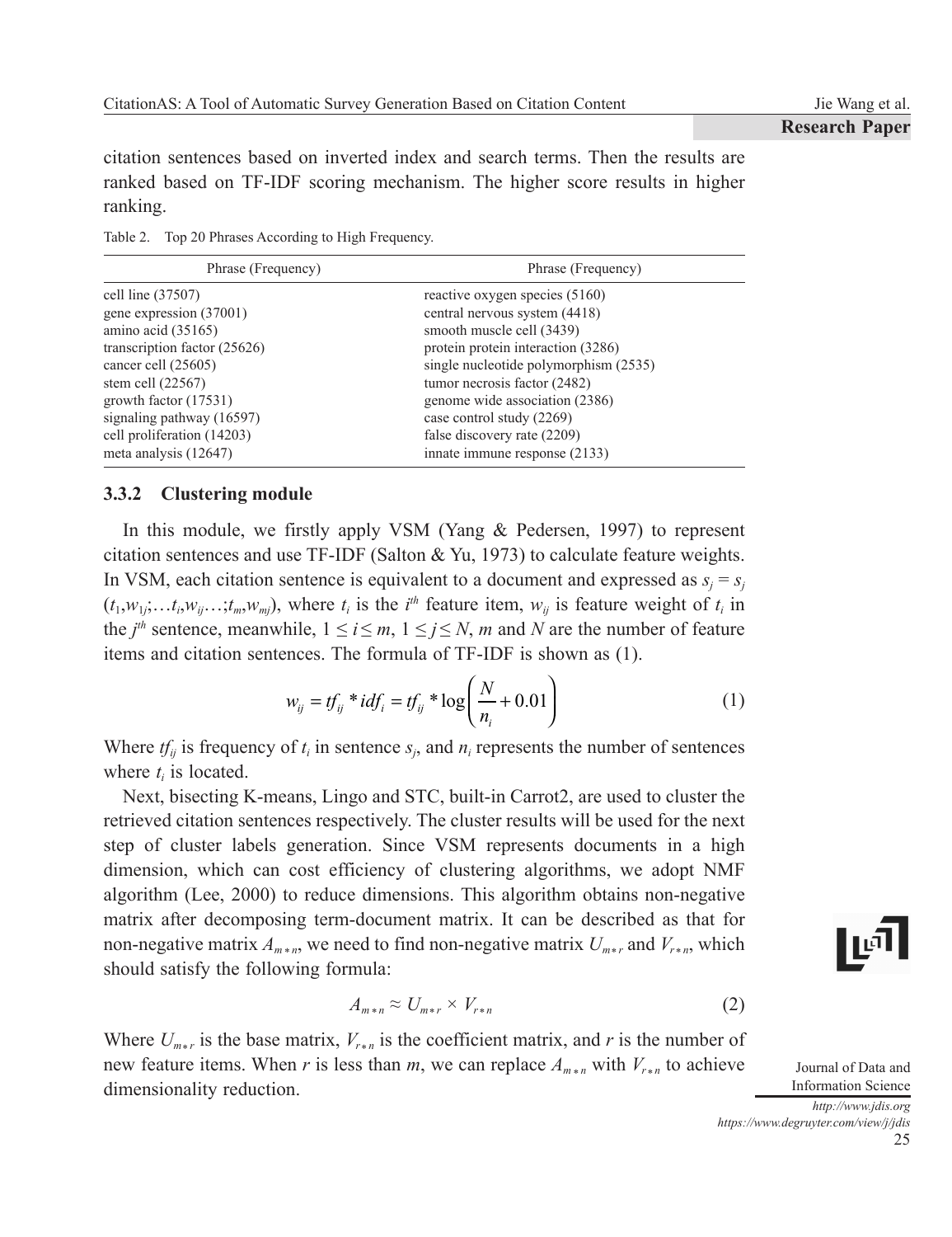In bisecting K-means, we will use coefficient matrix to calculate similarity between citation sentences and clustering centroids. Each sentence is assigned to the most similar cluster. Labels of each cluster are individual words which are three feature items with the greatest weight in the cluster. In this algorithm, three main parameters are set as follows: the number of new feature item  $r = 30$ , the number of clusters  $C = 25$ , the maximum number of K-means iterations *Iter* = 15. As long as reaching *C* or *Iter*, bisecting K-means will end.

Lingo algorithm (Osiński & Weiss, 2005b) firstly extracts key phrases by the suffix sorting array and the longest common prefix array. The number of words in each key phrase is between 2 and 8. Then it builds term-phrase matrix based on the key phrases, where feature weights are calculated by TF-IDF. Thirdly, it constructs base vectors according to the term-phrase matrix and the base matrix through NMF. Finally, each base vector gets corresponding words or phrases to form one cluster label, and sentence containing label's words will be assigned to the corresponding cluster. In Lingo, the number of clusters *C* is based on a very simple heuristic method, which is shown in formula (3). And in the base matrix,  $r = C$ .

$$
C = \frac{dC}{10} * \sqrt{d}
$$
 (3)

Where *dC* denotes desired cluster count and *d* means the number of documents on input. Here, we set *dC* to 30.

STC algorithm (Stefanowski & Weiss, 2003) is based on Generalized Suffix Tree, not using NMF, which recognizes key words and phrases that occurred more than once in citation sentences. The maximum number of words in each key phrase is 4. Then each key words and phrases are used to come into being one base clusters. There may be many same citation sentences in two clusters, while the cluster labels are different. So, we merge these base clusters to form final clusters in order to decrease overlap rate of citation sentences between clusters. In STC, some parameters are set as follows: the maximum number of clusters  $C = 15$ , the maximum number of words and phrases in each cluster labels  $m = 3$ , the threshold of base clusters to merge  $t = 0.6$ .

#### **3.3.3 Cluster labels generation**

In clustering process, it is possible that some cluster labels are semantically similar to each other, for example, labels like "*data mining method*" and "*data mining approach*" for the search term "*data mining*". To improve experimental accuracy, similar cluster labels are merged when CitationAS uses clustering algorithms. We apply three methods to calculate semantic similarity between labels by using Word2Vec (Mikolov, Le & Sutskever, 2013) and WordNet (Fellbaum & Miller, 1998).

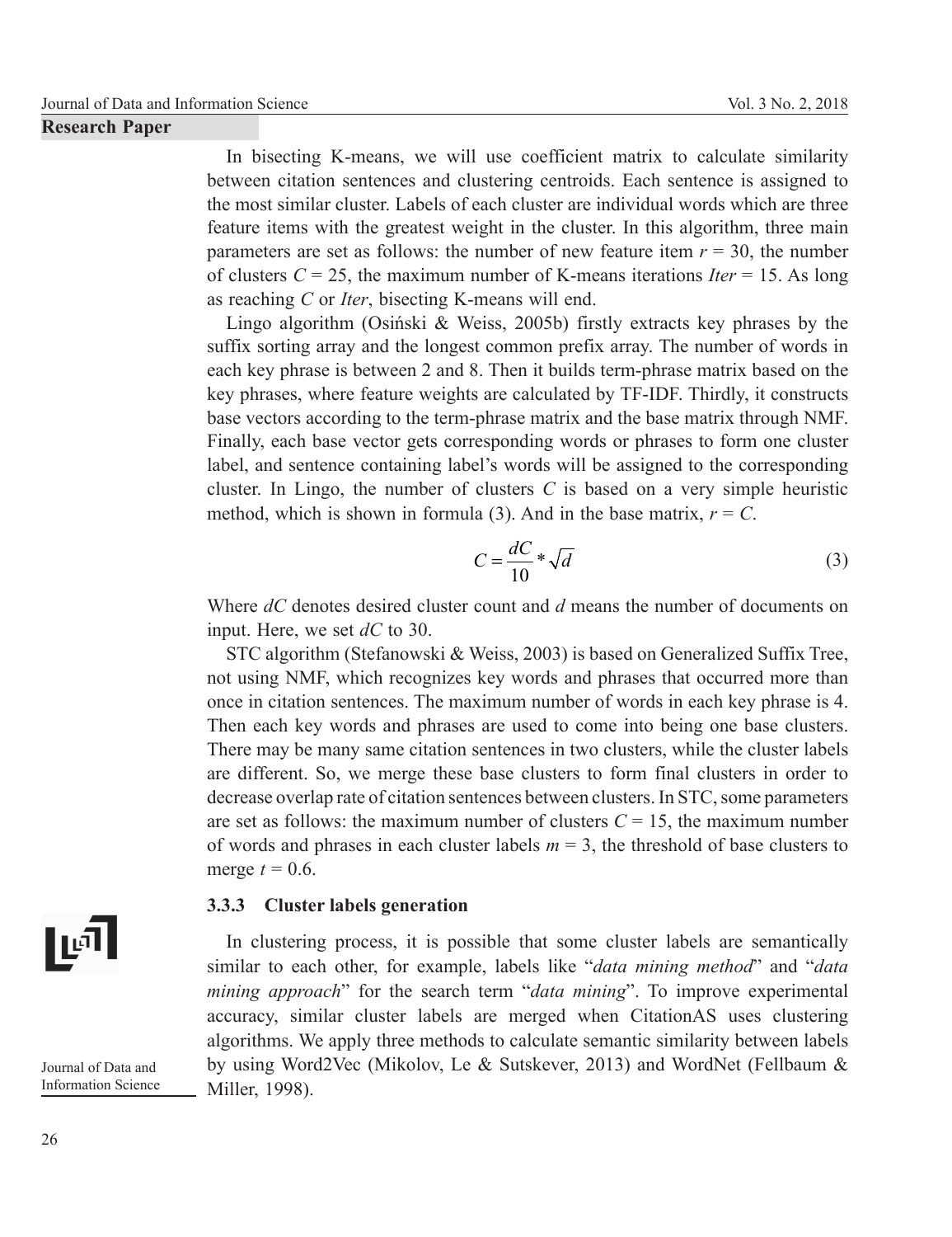1) Similarity Computation Based on Word2Vec

Word2Vec is a statistical language model based on corpus. It applies neural network to get word vectors, which can be used to compute similarity between words. Given the phrase *P*, we assume that it is made up of word *A*, *B* and *C*. Then we can get the  $i<sup>th</sup>$  dimensional representation in the phrase  $P$ , namely  $\frac{1}{L} \sum_{i=1}^{Len} (a_i + b_i + c_i)$  $a_i + b_i + c$  $\frac{1}{L}\sum_{i=1}^{L} (a_i + b_i + c_i)$ , where *L* means the number of words in *P* (Berry, Dumais &

1 O'Brien, 1995). Finally, we use cosine measure to compute similarity between phrases. The formula is shown as (4).

$$
sim(p_1, p_2) = \frac{\sum_{i=1}^{n} p_{1i} \times p_{2i}}{\sqrt{\sum_{i=1}^{n} p_{1i}^2} \times \sqrt{\sum_{i=1}^{n} p_{1i}^2}}
$$
(4)

2) Similarity Computation Based on WordNet

WordNet is a semantic dictionary and organizes words in a classification tree, so semantic similarity between words can be calculated by path in the tree. The formula is shown as (5).

$$
sim(w_1, w_2) = 1/distance(w_1, w_2)
$$
\n(5)

Where  $distance(w_1, w_2)$  denotes the shortest path between words in the tree (Rada, Mili, Bicknell & Blettner, 1989).

Then, similarity between phrases can use formula (6) to calculate.

$$
sim(p_1, p_2) = \sum_{i=1}^{L_{p_1}} \sum_{j=1}^{L_{p_2}} \frac{sim(p_{1i}, p_{2j})}{L_{p_1} \times L_{p_2}}
$$
(6)

Where  $p_1$  and  $p_2$  represent phrases,  $L_{p_1}$  and  $L_{p_2}$  mean the number of words in phrases,  $\text{sim}(p_{1i}, p_{2j})$ , calculated via formula (5), means the similarity between words in  $p_1$  and  $p_2$ .

3) Similarity Computation Based on Combination of Word2Vec and WordNet

We linearly combine Word2Vec and WordNet to obtain a new similarity calculation method. The formula is shown as (7), where  $\alpha$  is a weight and we set it to be 0.5.

$$
sim(p_1, p_2) = \alpha sim_{word2vec}(p_1, p_2) + (1 - \alpha) sim_{wordnet}(p_1, p_2)
$$
 (7)

#### **3.3.4 Automatic survey generation**

In CitationAS, after several steps mentioned above, we can get many clusters. The last step is that clusters are sorted according to their sizes and each cluster is taken as a paragraph in the final survey. To choose important citation sentences



Journal of Data and Information Science *http://www.jdis.org*

*https://www.degruyter.com/view/j/jdis*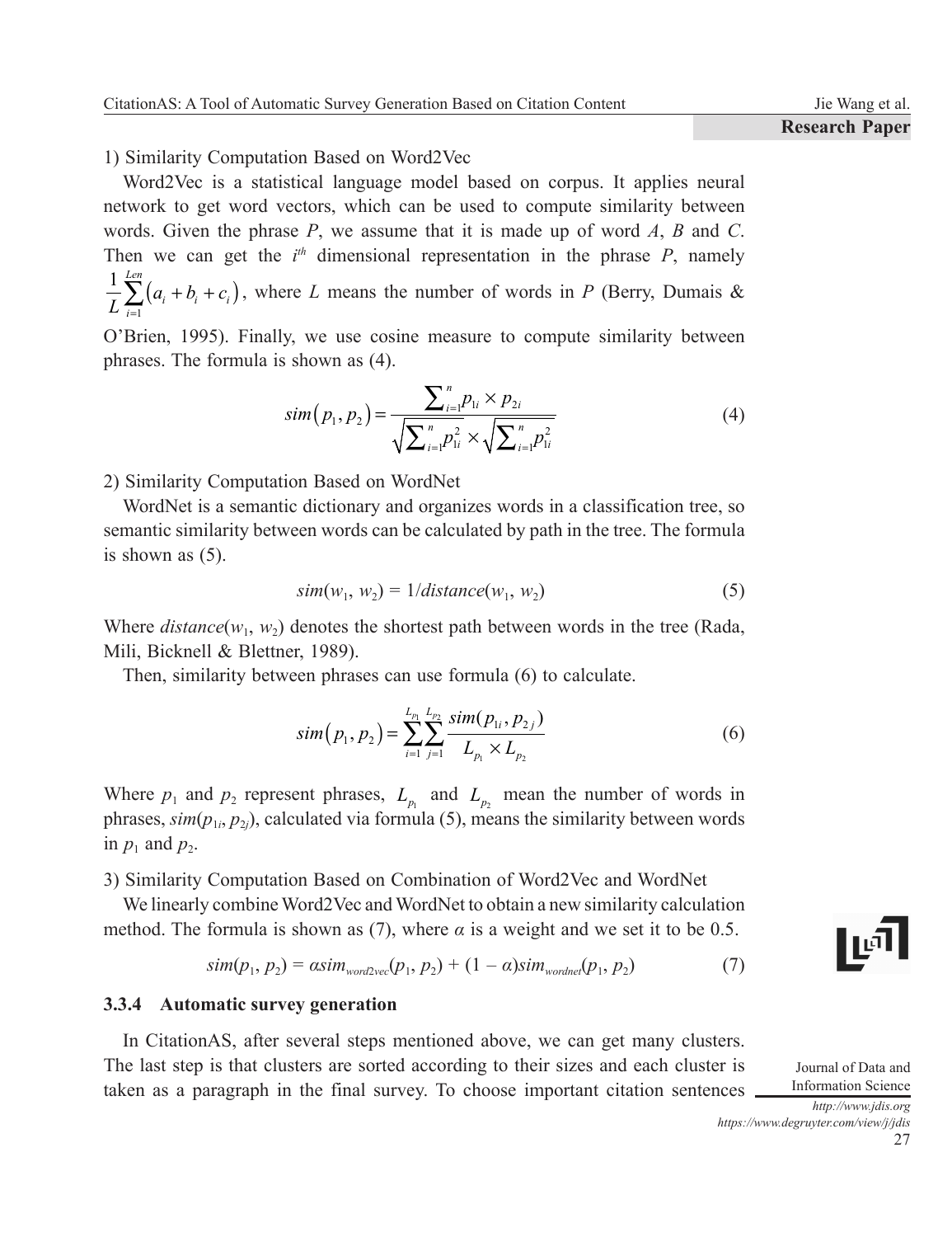from each cluster, we design the following methods to calculate a sentence score. The higher score is, the higher ranking of sentence in the paragraph.

### 1) TF-IDF-based sentence extraction

Since each citation sentence is represented by the term-document matrix, we can obtain the sentence score (Zechner, 1996). For the sentence  $s = s$  ( $t_1, w_1, \ldots, w_i, \ldots$ ;  $t_m, w_m$ ), its score is computed via the following formula (8):

$$
w_{\text{TF-IDF}} = \sum_{i=1}^{m} w_i / m \tag{8}
$$

Thereby, we rank citation sentences in each cluster based on their scores. The sentences with higher scores will be used as survey sentences.

#### 2) MMR-based sentence extraction

Maximal Marginal Relevance (MMR) (Carbonell, Jaime & Goldstein, 1998) method considers similarity of the selected sentence to search term and redundancy to sentences in survey. Calculation method of the sentence score is shown in formula (9).

$$
w_{MMR} = \max_{s_i \in C-S} \bigg[ \beta \, \text{sim}\big(s_i, q\big) - (1-\beta) \max_{s_j \in S} \, \text{sim}\big(s_i, s_j\big) \bigg] \tag{9}
$$

Where *C* denotes the set of citation sentences in clusters, *S* denotes the set of survey sentences, so  $s_i \in C - S$  denotes the set of those not selected as survey sentences. *si* means current citation sentence and *q* means search term. *β* is a parameter and generally set to be 0.7.

This method first selects the sentence with maximum MMR value as the survey sentence from the candidate sentence set, then it recalculates MMR values of the rest. It keeps selecting sentences until the set of candidate sentences is empty.

#### 3) Sentence-location-based sentence extraction

Citation sentences have different importance and play diverse roles in different locations of citing papers. Maricic, Spaventi, Pavicic and Pifat-Mrzljak (1998) classifies the citation locations with respect to one of the sections of the citing paper: "*Introduction*", "*Method(ology)*", "*Results*", "*Discussion/Conclusions*", as IMRD. And they assigned the values of citation sentences in IMRD to 15, 30, 30, and 25, respectively. In our work, we adopt and modify their method. In our dataset, some citation sentences may not specify which section they belong to. So we put those into "*Others*" section. Finally, we set the weight of IMRDO as 0.15, 0.30, 0.30,  $0.20$ , and  $0.05$ , which means the corresponding location weight is given when citation sentence appears in a certain section.

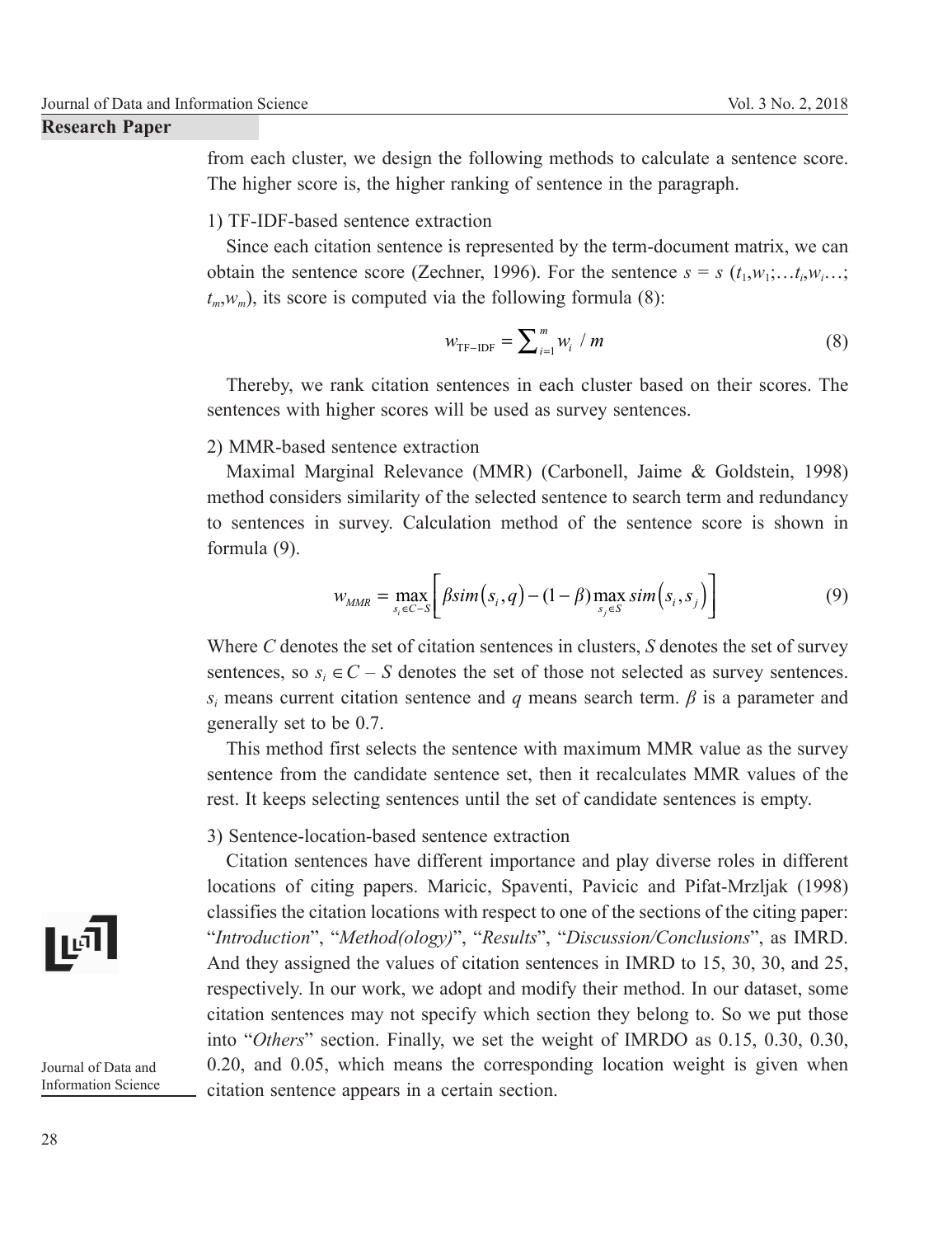In a word, when considering the citation sentence location, we have two other methods to calculate the sentence score. One is combination of sentence location and TF-IDF, which shown in formula (10), the other is combination of sentence location and MMR, as shown in formula (11).

$$
W_{TF-IDF\_Location} = W_{Location} * W_{TF-IDF}
$$
 (10)

$$
W_{MMR\_Location} = W_{Location} * W_{MMR} \tag{11}
$$

## **4 Experiments and Results Analysis**

#### **4.1 Evaluation Method**

In this paper, we invite 2 volunteers to make manual evaluation for the generated surveys. And we assign a score between 1–5 where 5 means the survey is very comprehensive, 1 means it is very poor and has no logical. The volunteers are fifthyear undergraduate students majoring in clinical medicine. The evaluation standards are described in Table 3.

Table 3. Evaluation Standards.

| Score              | Evaluation standards                                                                                                                                                                                                                 |
|--------------------|--------------------------------------------------------------------------------------------------------------------------------------------------------------------------------------------------------------------------------------|
| 5                  | Sentences are very smooth. Paragraphs and surveys are very comprehensive, exist very small<br>redundancy and can fully reflect retrieval topics. The logical structure of survey is reasonable.                                      |
| $\overline{4}$     | Sentences are relatively smooth. Paragraphs and surveys are relatively comprehensive, exist<br>relatively small redundancy and can relatively reflect retrieval topics. The logical structure of<br>survey is relatively reasonable. |
| 3                  | Sentences are basically smooth. Paragraphs and surveys are basically comprehensive, exist<br>certain redundancy and can basically reflect retrieval topics. The logical structure of survey is<br>basically reasonable.              |
| $\mathfrak{D}_{1}$ | Sentences are not smooth enough. Paragraphs and surveys are not comprehensive, exist relatively<br>high redundancy and cannot reflect retrieval topics enough. The logical structure of survey is<br>confusing.                      |
|                    | The smoothness of sentences becomes very poor. Paragraphs and surveys are far from<br>comprehensive, exist very high redundancy and cannot fully reflect retrieval topics. There is no<br>logical structure in the survey.           |

In the evaluation process, we give volunteers the surveys generated by CitationAS and the corresponding search terms for each survey, but we do not let them know the generated method behind each survey. Volunteers are demanded to evaluate each paragraph in the survey, thus we can get an average score of each survey. Since each survey is obtained by one of the methods, the average score of each method can be obtained as well.



The user interface of CitationAS is shown in Figure 2. Users can input search terms and set parameters to get a survey. The parameters ("*Parameter setup*" היון

Information Science *http://www.jdis.org https://www.degruyter.com/view/j/jdis*

Journal of Data and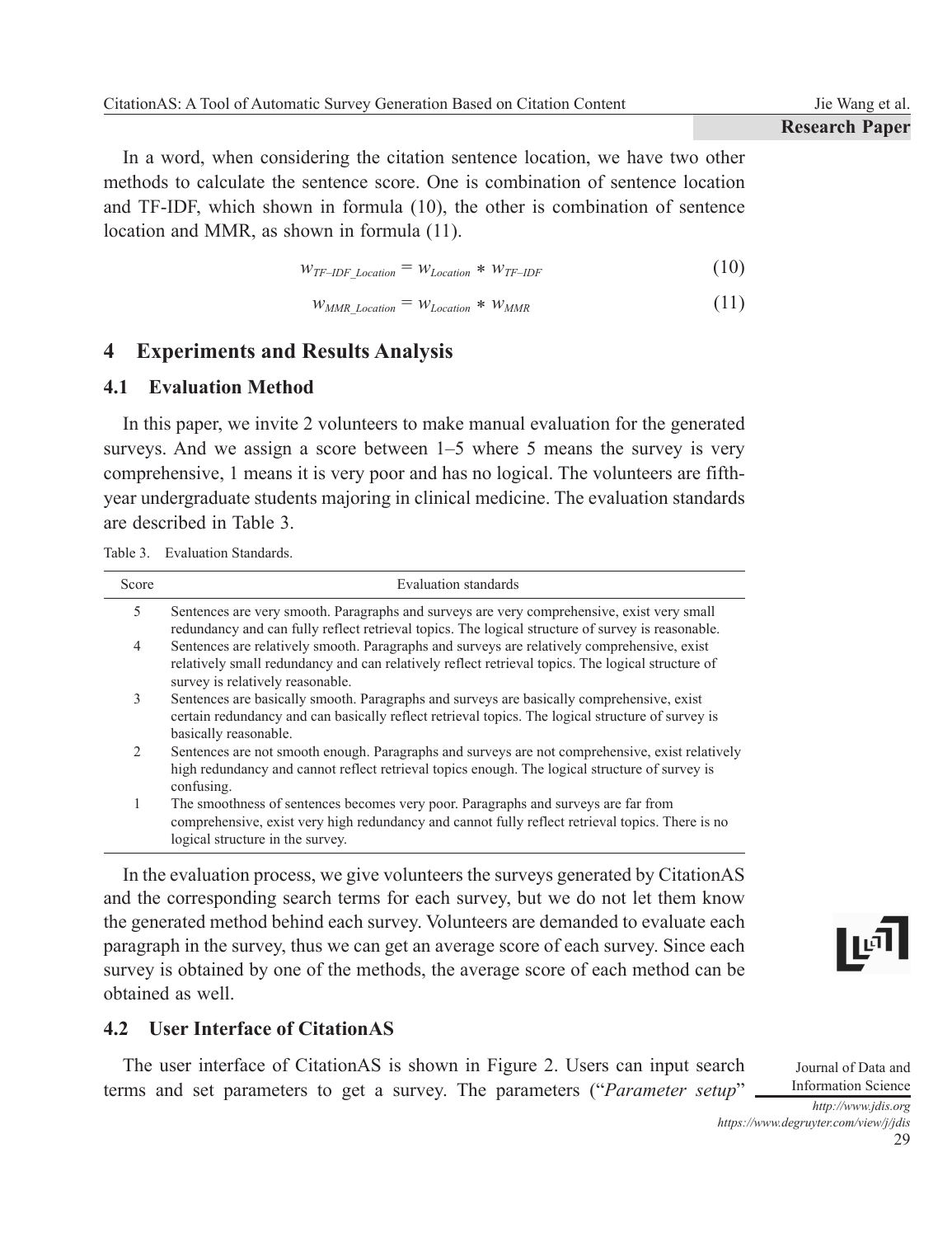section) are about the number of citation sentences for clustering, clustering algorithms, cluster labels generation methods and important sentence extraction approaches. When users click "*search*" button, sub-topics, which are cluster labels and the number of sentences in each cluster, will appear in the left frame. Then users can click "*All Topics*", the survey will be presented on the right side, where the bold fonts are titles and others are content in survey's paragraph. Survey sentence's structure information will be displayed, when users put the mouse on it.



Figure 2. User Interface of CitationAS.

## **4.3 Results Analysis**

## **4.3.1 Results of LDA**

We applied LDA to extract topic distribution from citation content dataset, and the results were illustrated in Table 4. In each topic, topic words were sorted in descending order by their weights and we chose the top 10 topic words with the highest weight.

From Table 4, we could find that the dataset was mainly related to biomedical field, including protein and amino acid study, diseases study (for example, tolerance, chronic diseases and diabetes), bacteria and virus study (for example, HIV), gene sequence study, analytical method and models, and cell expression and activity. Through calculation, citation sentences on biology and life sciences accounted for 81.02%, indicating that the generated surveys would be about biomedicine. And the results obtained by LDA were consistent with the field reflected by search terms.

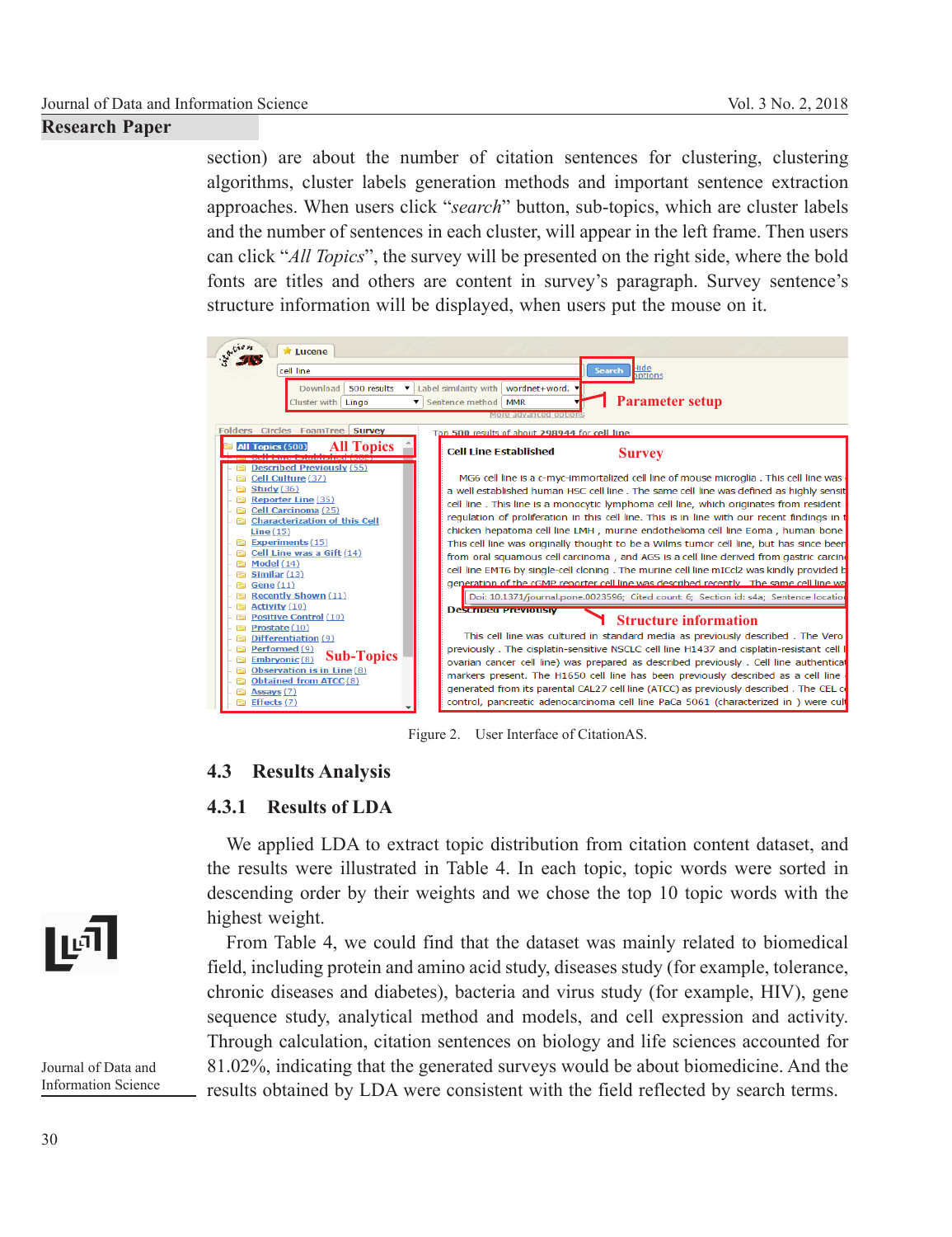Jie Wang et al. **Research Paper**

| Table 4. |  | Topic Distribution in Dataset. |  |  |
|----------|--|--------------------------------|--|--|
|----------|--|--------------------------------|--|--|

| Topic No. | Topic words                                                                                              |
|-----------|----------------------------------------------------------------------------------------------------------|
|           | <b>protein</b> , domain, binding, structure, membrane, residue, acid, interaction, site, <b>amino</b>    |
| 2         | disease, patient, increase, risk, study, disorder, chronic, factor, blood, clinical                      |
|           | <b>bacteria</b> , gene, strain, plant, resistance, species, report, found, host, pathogen                |
| 4         | study, health, patient, year, hiv, treatment, country, population, report, clinical                      |
|           | gene, sequence, data, analysis, based, identified, study, expression, number, region                     |
| 6         | model, method, data, based, test, analysis, value, number, calculated, approach                          |
|           | cell, expression, tissue, mice, differentiation, development, human, stem, bone, mouse                   |
| 8         | acid, increase, level, activity, <b>glucose</b> , concentration, stress, enzyme, <b>insulin</b> , effect |
| 9         | study, process, task, response, visual, effect, memory, information, social, related                     |
| 10        | cell, signalling, pathway, activation, receptor, role, factor, protein, expression, apoptosis            |

#### **4.3.2 Results of automatic survey generation**

In this part, we show the results of label and survey generation. In the cluster labels generation test, we applied Davies-Bouldin (DB) and SC clustering index (Fahad et al., 2014) to find the best label generation method for each clustering algorithm. SC index is equal to the ratio of clusters' separation and compactness. If DB value is lower and SC value is higher, clusters are more compact and further from each other. The more number of search terms for consistency between DB and SC is, the better clustering results obtained by the method will be. Through experiments, we found combination of Lingo and Word2Vec had better clustering results with 8 search terms. When combining STC with WordNet, there were 6 search terms. If combining bisecting K-means with Word2Vec, we found a total of 9 search terms. However, combination of Word2Vec and WordNet did not have good performance compared with applying them separately on the three clustering algorithms. The quality of some cluster results based on this method was between WordNet and Word2Vec. Finally, we used Lingo with Word2Vec, STC with WordNet and bisecting K-means with Word2Vec to carry out the final automatic survey generation experiment.

In this paper, we chose 20 search terms and each of them generated surveys in 12 different approaches. Finally, 240 surveys were produced. Meanwhile, compression ratio was set to be 20%, meaning that the final survey length was equal to the number of retrieved citation sentences multiplied by 20%. In the experiments, we set the number of retrieved citation sentences to 500. Approach of *Evaluation Method* part was used to score the generated surveys. In order to describe concisely the selected survey generation approaches, we omitted Word2Vec and WordNet in Table 5, Table 6 and Figure 3. For example, method Lingo-Word2Vec-TF-IDF would be described as Lingo-TF-IDF. The following are the evaluation results of generated surveys.

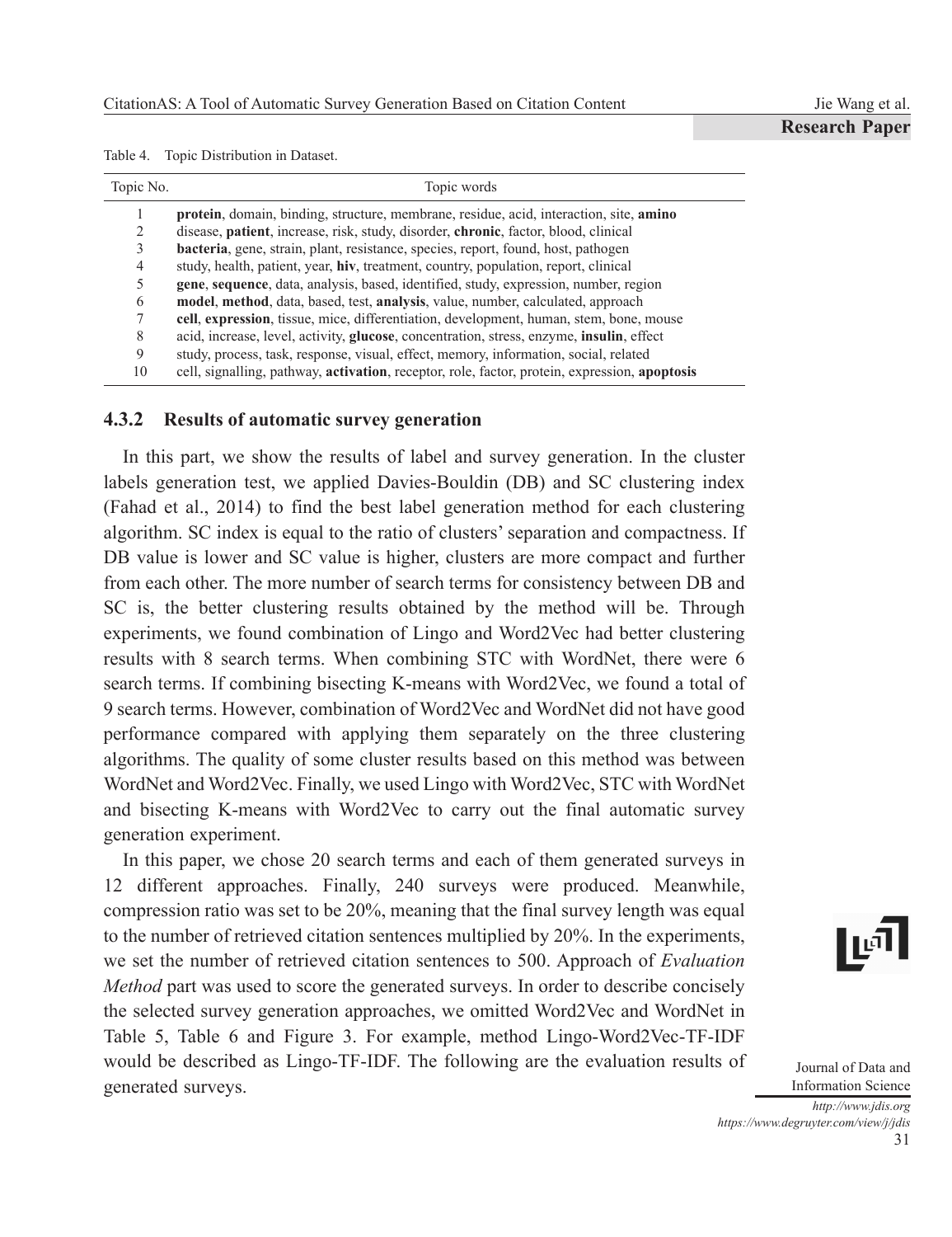| Ranking | Volunteer A              | Volunteer B              |
|---------|--------------------------|--------------------------|
|         | <b>STC-TF-IDF</b>        | Lingo-TF-IDF             |
| C.      | Lingo-TF-IDF             | Lingo-MMR                |
|         | <b>STC-MMR</b>           | <b>STC-MMR</b>           |
| 4       | Lingo-MMR                | <b>STC-TF-IDF</b>        |
|         | bisecting K-means-MMR    | bisecting K-means-MMR    |
| 6       | bisecting K-means-TF-IDF | bisecting K-means-TF-IDF |

Table 5. Six Methods Rankings based on Two Volunteers.

Table 6. Six Methods Rankings based on Two Volunteers when Considering Sentence Location.

| Ranking | Volunteer A              | Volunteer B              |
|---------|--------------------------|--------------------------|
|         | Lingo-MMR                | Lingo-MMR                |
|         | Lingo-TF-IDF             | Lingo-TF-IDF             |
|         | <b>STC-TF-IDF</b>        | <b>STC-MMR</b>           |
| 4       | <b>STC-MMR</b>           | <b>STC-TF-IDF</b>        |
|         | bisecting K-means-TF-IDF | bisecting K-means-MMR    |
| 6       | bisecting K-means-MMR    | bisecting K-means-TF-IDF |

Table 5 and Table 6 can be used to compare the similarities and differences between two volunteers' evaluation results. When not considering sentence location, we ranked six methods according to the average score of each method, which was shown in Table 5. We could find that rankings of STC-WordNet-MMR, bisecting K-means-Word2Vec-TF-IDF and bisecting K-means-Word2Vec-MMR were same in two volunteers' evaluations. They both identified the survey quality obtained by bisecting K-means algorithm was poor, especially the combination of bisecting K-means, Word2Vec and TF-IDF. Reasons of this phenomenon may be that bisecting K-means is hard clustering and each sentence must belong to one cluster. Some sentences in the same cluster may not have subjects aligned to the cluster's topic. And cluster labels may also not effectively reflect the topic of citation sentences in cluster. Volunteers gave different rankings for the rest of methods, which indicated each of these approaches had its own advantages and disadvantages.

When considering sentence location, rankings of six methods were shown in Table 6. As it showed, approaches of Lingo-Word2Vec-MMR and Lingo-Word2Vec-TF-IDF had the same high rankings in two volunteers' scores, which indicated that volunteers both agreed these two methods were better. In the third and fourth rankings were surveys generated by STC-WordNet methods. And the surveys using bisecting K-means and Word2Vec were in the fifth and sixth rankings. We could also find that, in the last four rankings, two volunteers had different ranking results on the TF-IDF and MMR methods, which were used to extract important sentences. But they had the same rankings on STC-WordNet and bisecting K-means-Word2Vec.

Comparing Table 5 and Table 6, we found that, when considering sentence location, rankings of six methods were varied, indicating that location information

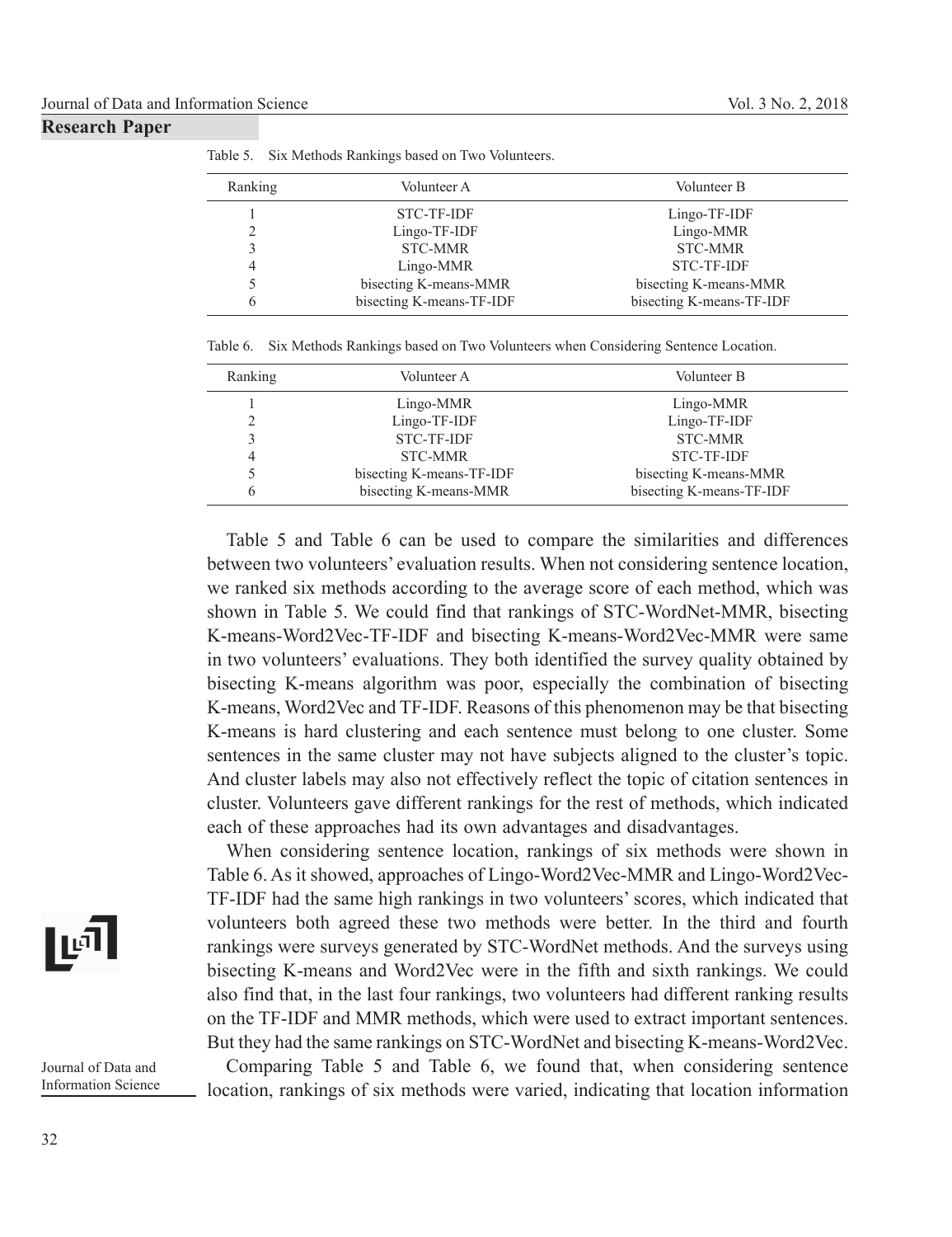affected quality of final surveys. Combination of bisecting K-means, Word2Vec, TF-IDF or MMR always had the lowest rankings, meaning that quality of final surveys generated by these methods were relatively poor. Seeing from two tables, sentence location had bigger influence on the surveys quality for volunteer A. However, it had a small effect for volunteer B.

To make a comprehensive analysis about 12 methods and the effect of sentence location information on survey quality, we averaged the scores of two volunteers. As illustrated in Figure 3, no matter whether sentence location was considered, scores obtained by these methods were close to 3, indicating the generated surveys were comprehensive and the surveys' logical structure was basically reasonable.



Figure 3. Average Scores of Different Methods.

First, we analysed the situation without considering sentence location. Combination of Lingo, Word2Vec and TF-IDF acquired the highest survey quality which was 3.07. When it came to TF-IDF or MMR, quality of survey generated based on combination of Lingo and Word2Vec was better. The reason may be that Lingo algorithm uses abstract matrix and the longest common prefix array when obtaining clustering labels, so that it can get more meaningful labels. In addition, the citation sentence is assigned to the cluster containing corresponding labels, instead of calculating similarity between sentence and cluster centroid. Compared to TF-IDF, we also found that survey quality was higher based on MMR after using combination of bisecting K-means and Word2Vec. Survey quality obtained by combination of STC, WordNet and TF-IDF or MMR was almost same, which indicated that sentences selection approaches did not have much impact on survey quality based on this clustering algorithm.

Next, when considering sentence location, we could find that the overall scores of survey quality had been improved. The survey quality obtained by Lingo-Word2Vec-MMR was the best, whose score was 3.38. Compared with the method

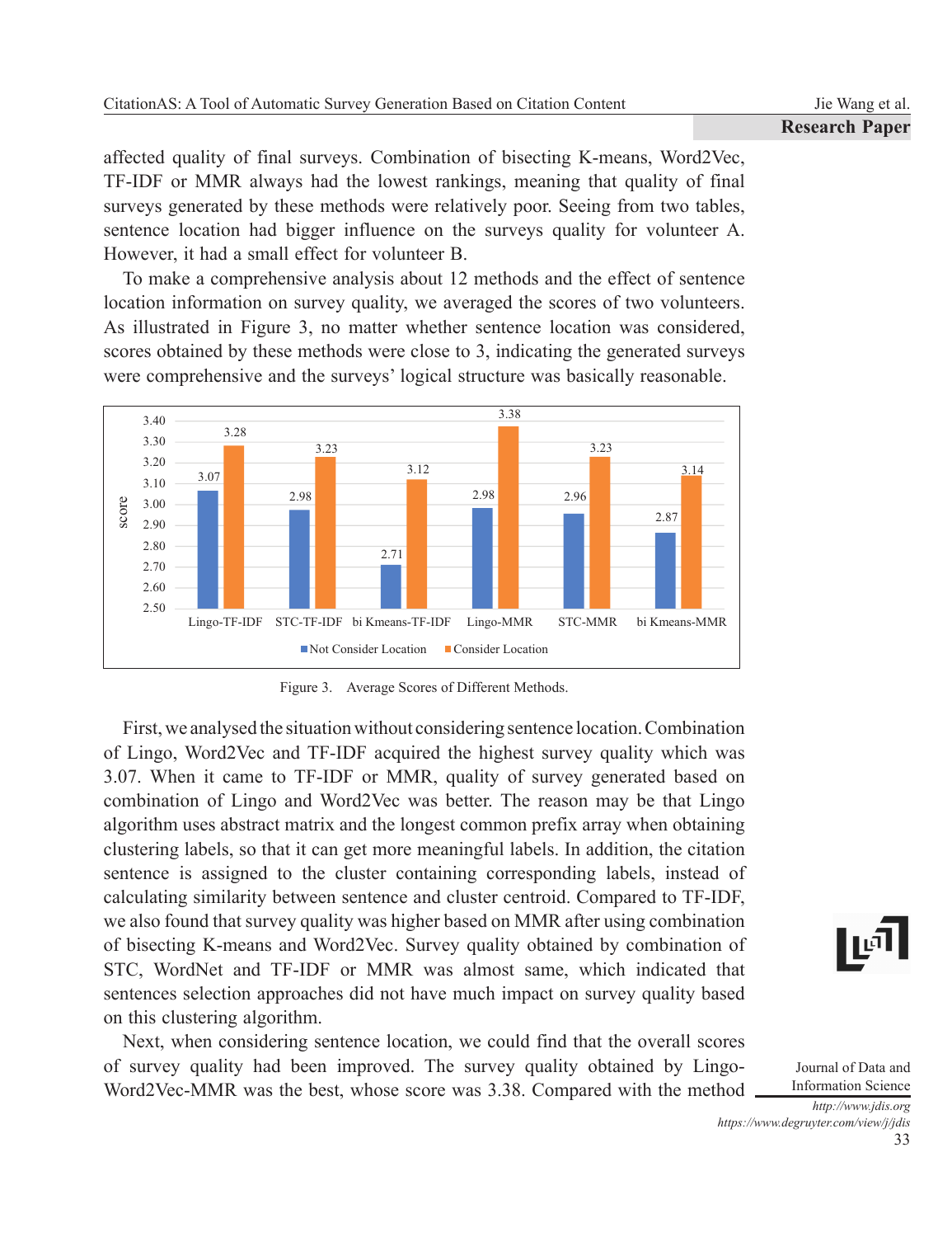of no sentence location, survey scores had the same trend in TF-IDF or MMR method, which stated that sentence location information did not change the rankings of automatic survey generation methods in the comprehensiveness. The combination of bisecting K-means, Word2Vec, TF-IDF or MMR produced weaker results. And the survey quality obtained by combination of STC, WordNet, TF-IDF or MMR produced almost the same scores.

## **5 Discussion**

According to the above results, we find that the survey quality can be improved after considering citation sentence location. In different sections, the importance of citation sentence is different, and by giving it different weights can change its score of being selected as a survey sentence, which will change the final survey quality. The sentence location weights set up here emphasize that sentences in *Method(ology)* and *Result* sections are the most significant, *Discussion/Conclusions* section comes second, and *Introduction* section is relatively unimportant. The experimental results reflect the rationality of this weight setting method.

In average scores of different methods, Lingo and STC belong to soft clustering, however, bisecting K-means is hard clustering. In soft clustering, a sentence may be assigned to a number of clusters. And the sentence may contain more than one topic. Therefore, soft clustering can better reflect the sentence's diverse topics. Then it can get a higher survey quality. Lingo algorithm uses non-negative matrix factorization to obtain latent semantic cluster labels, which makes the generated survey contains richer content. Consequently, compared with STC algorithm, the survey quality made by Lingo is better. However, hard clustering method assigns the sentence to only one cluster, which inevitably eliminates other topics within a sentence and affects the clustering results, reducing the survey quality.

For Lingo and STC algorithms, there is no definite conclusion whether or not using TF-IDF or MMR for the sentence importance. The reason may be that these two algorithms acquired meaningful cluster labels through their own approaches, and then assigned sentences to the clusters according to the labels. However, this procedure does not involve the similarity calculation between sentences. So, it is not clear which important sentence extraction method is better for these two clustering algorithms. Especially for STC algorithm, survey quality is almost the same obtained by TF-IDF and MMR whether or not considering sentence location. The possible reason is that STC identifies key words and phrases based on generalized suffix tree and frequency. After getting cluster results, citation sentences in each cluster contain some same words and phrases and the meaning of sentences may be very similar. Hence, when using TF-IDF and MMR to calculate sentence importance,

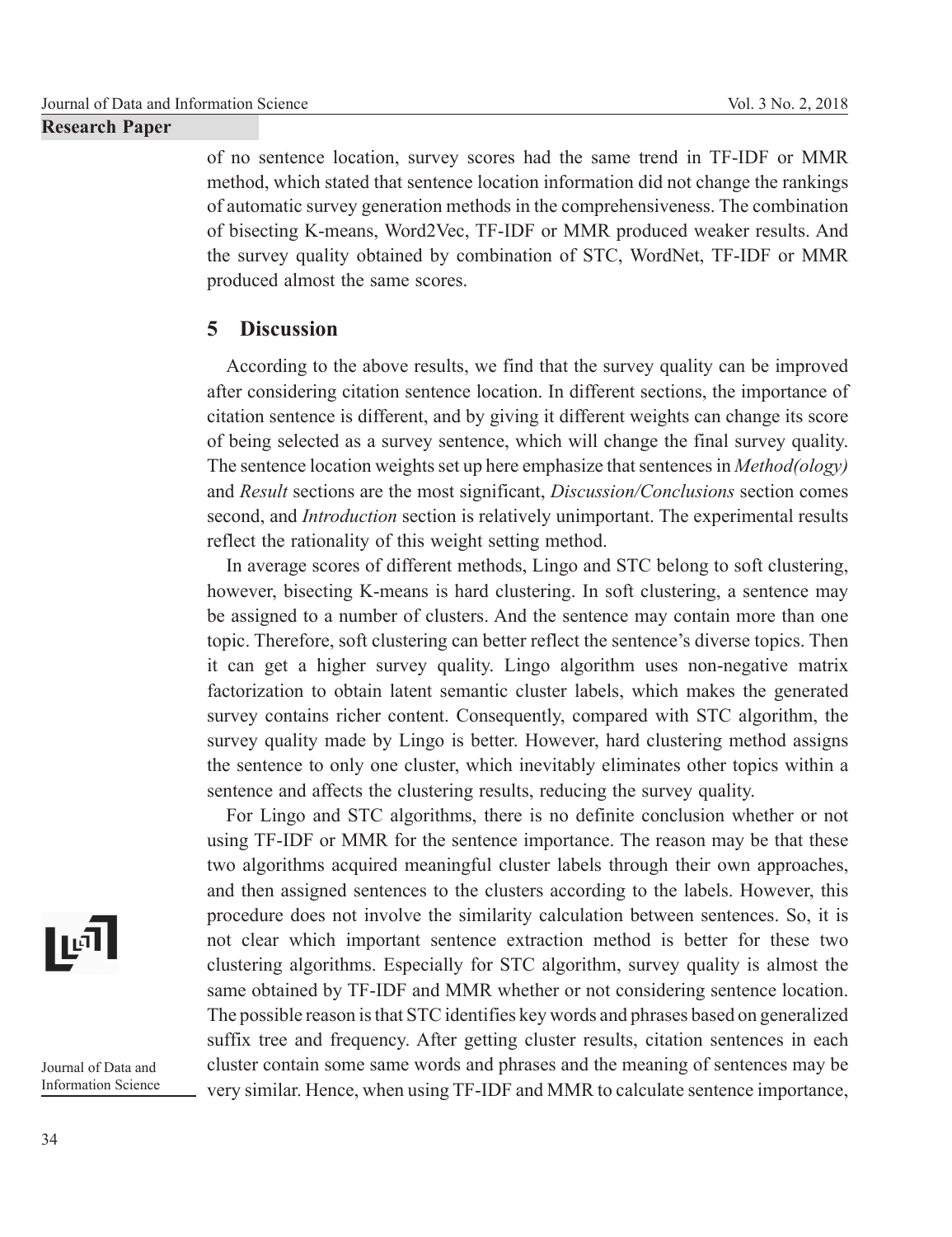quality of generated survey may be same. For bisecting K-means algorithm and Word2Vec label generation method, results suggest positively using MMR method to calculate the sentence score. This is probably because bisecting K-means algorithm divides citation sentences according to similarity between cluster centroids and sentences. Meanwhile, MMR also considers similarity between citation sentences. However, TF-IDF ranks sentences only by their weights.

Finally, the experiments show that combination of Word2Vec and WordNet does not perform well. The reason may be that we only used linear function and set equal weights to combine them, which is too simple to bring out their strengths. In addition, we do not start from methods themselves, which means that we do not combine them based on their fundamentals.

# **6 Conclusion**

CitationAS is built to automatically generate surveys. It mainly contains three components. The first is clustering algorithms including bisecting K-means, Lingo and STC. The second is cluster labels generation methods, Word2Vec, WordNet and the combination of them. The last one is automatic survey generation approaches based on TF-IDF and MMR. We also consider sentence locations when calculating sentence scores. Citation sentences are applied as the source data. We also use LDA to acquire topic distribution of dataset, which shows that dataset is mainly about biomedical field. Through experiments, we choose the best label generation approach for each clustering algorithm from semantic level, and then they are used in automatic survey generation. We also find that combination of Word2Vec and WordNet does not improve system performance compared with using them separately. Finally, automatic surveys obtained by 12 methods are positive, which means that sentences are basically smooth, survey content is basically comprehensive and reflects the retrieval topic, but some have redundancy. In addition, sentence location information can improve the generated survey quality. For soft clustering, such as Lingo and STC, survey quality may be better. We also note that the newly created knowledge of some article may concentrate on sentences with no citing. So those sentences may not be represented in the generated surveys which relying only on citing sentences.

In our future work, we will apply ontologies to calculate semantic similarity between labels and use deep learning to improve quality of generative survey. And citation frequency can be taken into account when calculating sentence importance. We will also select new approach to combine WordNet and Word2Vec in order to take their advantages. Besides, automatic evaluation can be made to avoid subjective or wrong judgements by human.

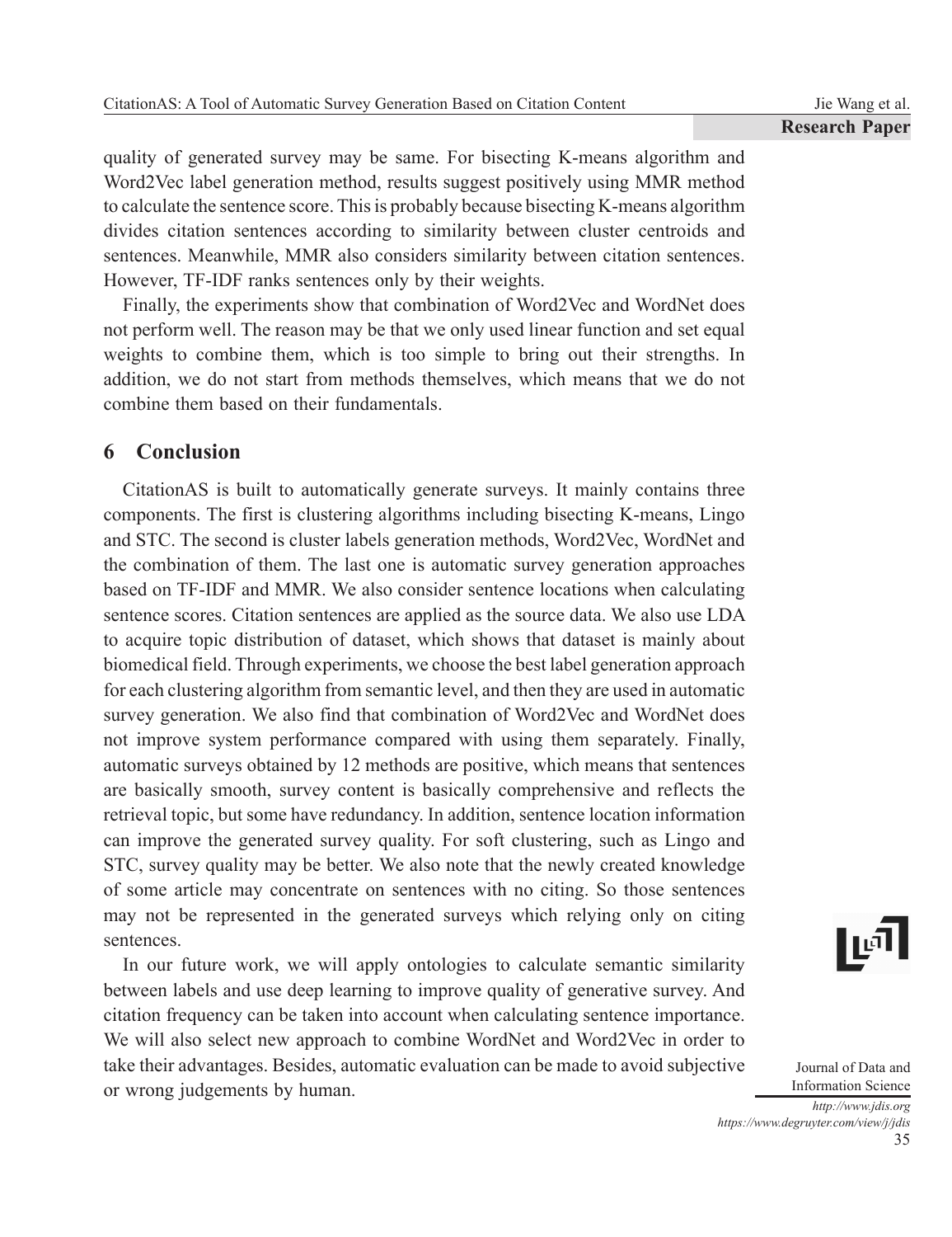## **Acknowledgments**

This work is supported by Major Projects of National Social Science Fund (No. 17ZDA291), Fujian Provincial Key Laboratory of Information Processing and Intelligent Control (Minjiang University) (No. MJUKF201704) and Qing Lan Project.

## **Author Contributions**

J. Wang (wangjie1342@qq.com) implemented the experiment, processed and analyzed data, designed system and drafted paper. C.Z. Zhang (zhangcz@njust.edu.cn, corresponding author) collected data, proposed the research idea and revised the paper. M.Y. Zhang (mf1714065@smail. nju.edu.cn) revised the paper. S.H. Deng (sanhong@nju.edu.cn) revised the paper.

# **References**

- Berry, M. W., Dumais, S. T., & O'Brien, G. W. (1995). Using linear algebra for intelligent information retrieval. Siam Review, 37(4), 573–595.
- Blei, D. M., Ng, A. Y., & Jordan, M. I. (2003). Latent dirichlet allocation. Journal of Machine Learning Research, 3, 993–1022.
- Carbonell, Jaime, & Goldstein. (1998). The use of MMR, diversity-based reranking for reordering documents and producing summaries. Proceedings of the  $21<sup>st</sup>$  annual international ACM SIGIR conference on Research and development in information retrieval, 335–336.
- Cohan, A., & Goharian, N. (2015). Scientific article summarization using citation-context and article's discourse structure. Proceedings of Conference on Empirical Methods in Natural Language Processing, 390–400.
- Divoli, A., Nakov, P., & Hearst, M. A. (2012). Do peers see more in a paper than its authors? Advances in Bioinformatics, 2012(2012), 750214.
- Elkiss, A., Shen, S., Fader, A., States, D., & Radev, D. (2008). Blind men and elephants: What do citation summaries tell us about a research article? Journal of the American Society for Information Science and Technology, 59(1), 51–62.
- Fah ad, A., Alshatri, N., Tari, Z., Alamri, A., Khalil, I., Zomaya, A. Y., Foufou, S., & Bouras, A. (2014). A survey of clustering algorithms for big data: taxonomy and empirical analysis. Emerging Topics in Computing IEEE Transactions on, 2(3), 267–279.
- Fellbaum, C., & Miller, G. (1998). Word Net: An e lectronic lexical database. Cambridge, MA: MIT Press.
- Jaidka, K., Khoo, C., & Na, J. C. (2013). Deconstructing human literature reviews A framework for multi-document summarization. The Workshop on European Natural Language Generation, 127, 125–135.
- Lee, D. D. (2000). Algorithms for nonnegative matrix factorization. Advances in Neural Information Processing Systems, 13(6), 556–562.
- Liu, X. (2013). Generating metadata for cyberlearning resources through information retrieval and meta-search. Journal of the American Society for Information Science and Technology, 64(4): 771–786.
- Maricic, S., Spaventi, J., Pavicic, L., & Pifat-Mrzljak, G. (1998). Citation context versus the frequency counts of citation histories. Journal of the Association for Information Science & Technology, 49(6), 530–540.